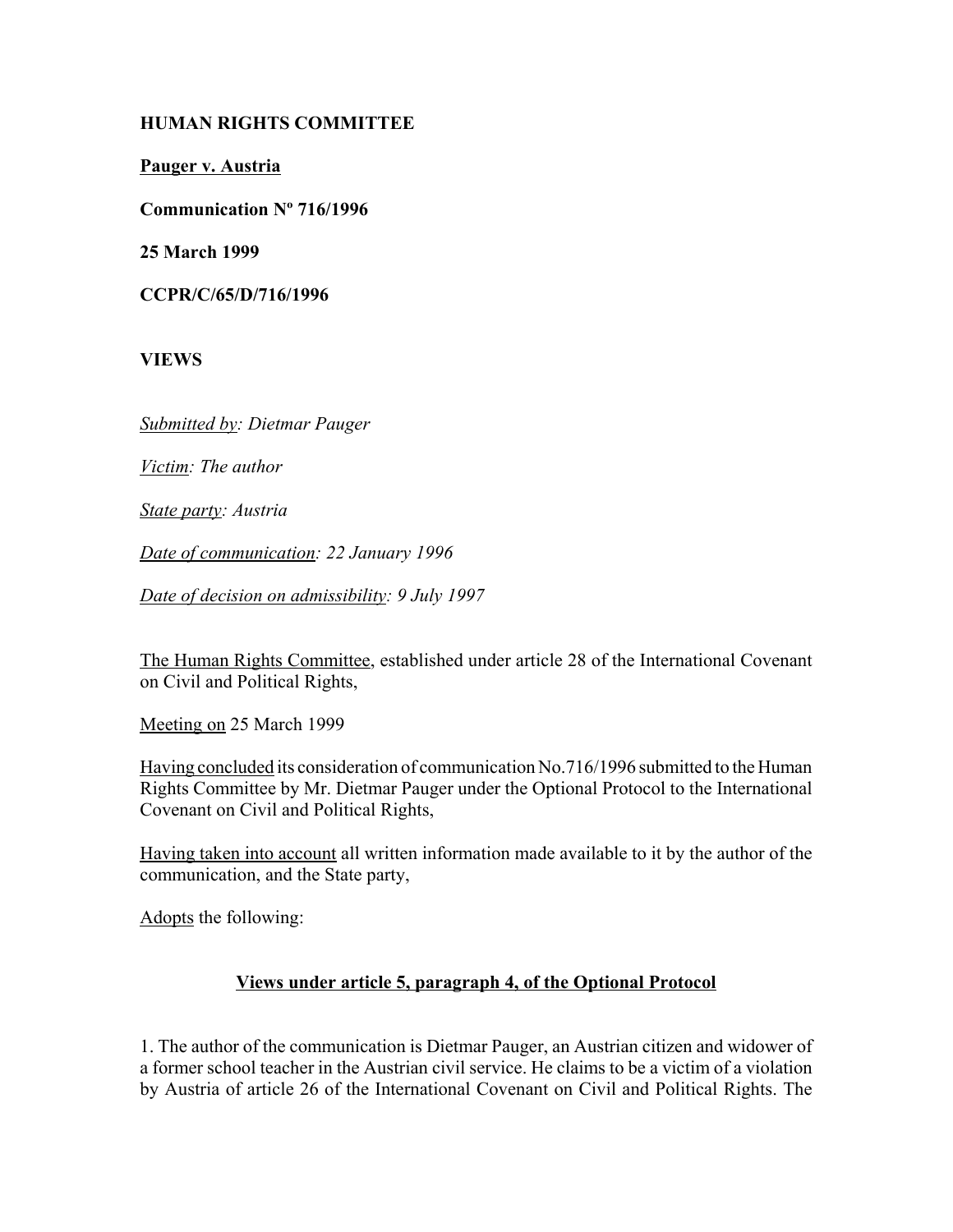present communication is a follow-up to a previous complaint the author had submitted to the Human Rights Committee for consideration under the Optional Protocol.

#### The facts as submitted by the author

2.1 The author's first wife, a school teacher in the State party's civil service in the region of Styria (Steiermark), died on 23 June 1984. With effect of November 1985, the author was entitled to a widower's pension, which was calculated on the basis of the transitional provisions of the Eighth Amendment to the Austrian Pensions Act (Pensionsgesetz). Until January 1995, this Amendment only provided for a reduced widower's pension, amounting to two thirds of the full pension entitlement. Widows, however, were entitled to the full pension.

2.2 The author initiated proceedings with a view to securing a full widower's pension; before the State party's Constitutional Court, he contended that the provisions of the Eighth Amendment to the Austrian Pensions Act were discriminatory and, therefore, unconstitutional. The Constitutional Court ruled that the transitional provisions reflected continuing changes in society with respect to the principle of equality of sexes and dismissed the author's appeal on 3 October 1989.

2.3 The author subsequently submitted a communication to the Human Rights Committee, alleging a violation of article 26 of the Covenant (Communication No. 415/199). On 30 March 1992, the Committee found that the award of a reduced widower's pension to the author, calculated on the basis of the transitional provisions of the Eighth Amendment to the Pensions Act, constituted unlawful discrimination on the grounds of sex, in violation of article 26 of the Covenant. According to the author, the State party's authorities have failed to readjust and re-calculate his pension entitlements, in spite of the findings of the Committee of 30 March 1992.

2.4 On 4 October 1991, the author remarried. Under Section 21 of the Austrian Pensions Act, Mr. Pauger was entitled to a one-time lump-sum payment (Abfindungszahlungen) in the amount of 70 monthly pension payments to which he was entitled at the time of his remarriage, and which replaced his previous pension entitlements. The Styria Regional Education Board (Landesschulrat) accordingly commuted the author's entitlement to a widower's pension and awarded a lump-sum payment of AS 423,059, calculated on the basis of his reduced pension entitlements.

2.5 On 8 November 1991, Mr. Pauger appealed against the decision of the Styria Regional Education Board, arguing that the calculation of the lump-sum should be based on his full pension entitlement. On 9 January 1992, the regional government of Styria dismissed the appeal.

2.6 The author further appealed this decision to the Supreme Administrative Court (Verwaltungsgerichtshof) of Austria. On 28 September 1993, the Court found that the onetime lump-sum payment had to be considered as a single payment of the monthly instalments the applicant would receive in the years following his remarriage. As the author would have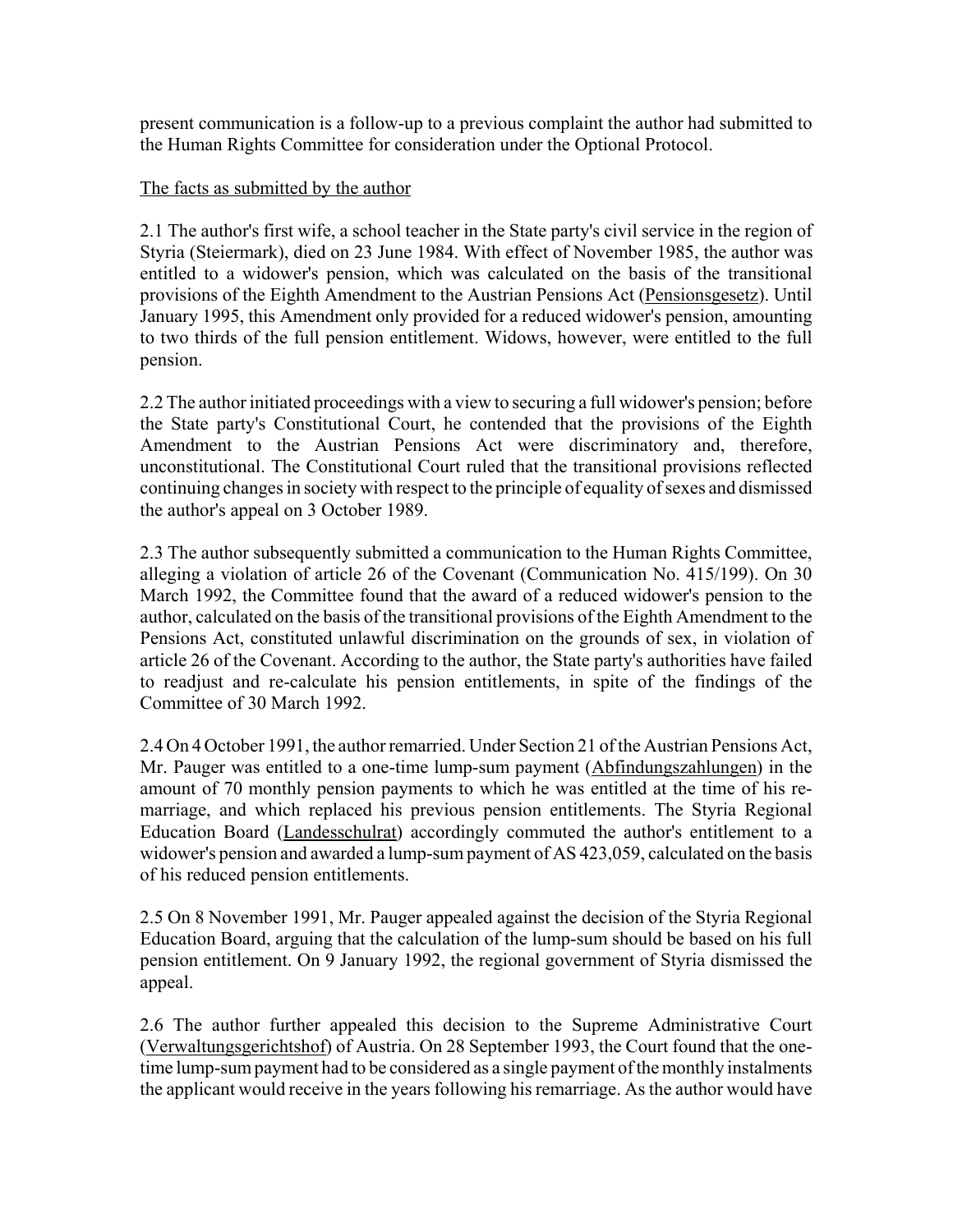been entitled to a full pension from 1 January 1995 onwards, the 70 monthly instalments had to be calculated differently depending on the dates of reference. Those instalments corresponding to pension payments before 1 January 1995 had to be calculated on the basis of reduced pension entitlements, and the remainder on the basis of full pension entitlements. In January 1994, the lump-sum payment was recalculated by the Styria Regional Education Board on the basis of the criteria laid down by the Supreme Administrative Court, and raised to AS 500,612.

2.7 Not satisfied with this solution, the author filed a complaint with the European Commission of Human Rights (Application No. 24872/94). By decision of 9 January 1995, the European Commission held that the author's application concerned essentially the same issues as his previous communication under the Optional Protocol to the Human Rights Committee, namely discrimination, both in as much as his claim to a widower's pension and the applicability of the transitional provisions of the Eighth Amendment to his pension entitlements was concerned. The Commission concluded that the "same matter" had already been submitted to (and decided by) another procedure of international investigation or settlement, and dismissed the author's application pursuant to article 27, paragraph 1(b), of the European Convention on Human Rights and Fundamental Freedoms.

2.8 On the requirement of exhaustion of domestic remedies, the author explains that he did not apply to the Constitutional Court for redress, because he considered that such an action would inevitably fail in the light of the Constitutional Court's decision on essentially the same matter of 3 October 1989. He therefore submits that all available domestic remedies have been exhausted.

2.9 As to the reservation to article 5, paragraph 2(a) , of the Optional Protocol entered by Austria upon ratification of the Protocol, pursuant to which the Committee is precluded from considering a communication if the same matter has been examined by the European Commission on Human Rights, Mr. Pauger contends that his case was declared inadmissible on the ground that the Commission considered that it lacked competence to examine the matter, and that in contrast to other cases, the alleged violations of the European Convention were not even considered by the Commission. He argues that the Commission's decision to declare his case inadmissible cannot be regarded as an "examination" of the "same matter", within the meaning of the reservation to article 5, paragraph 2(a), of the Optional Protocol entered by Austria, and that the Human Rights Committee is not precluded from considering his case.

# The complaint

3. It is submitted that the lump-sum payment of AS 500,612 finally awarded by the Styria Regional Education Board is AS 133, 976 less than would be a lump-sum payment calculated on the basis of full pension entitlements a widow would be able to claim. The author contends that this constitutes sex-based discrimination against him, in violation of article 26 of the Covenant.

State party's admissibility observations and author's comments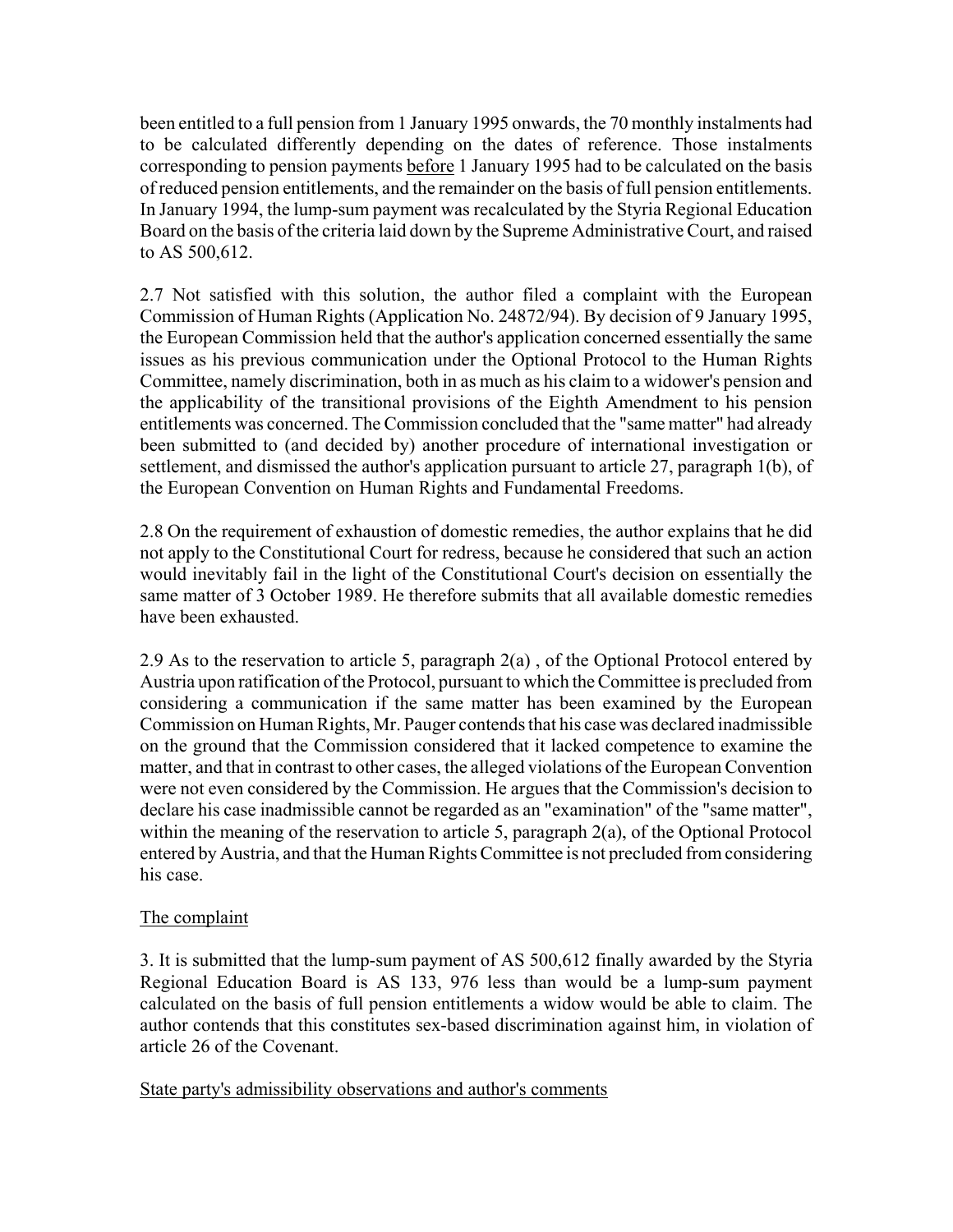4.1 By a submission of 11 October 1996, the State party invokes its reservation to article 5, paragraph 2(a), of the Optional Protocol, pursuant to which the Committee may only consider a communication if it has ascertained that the same matter has not been examined by the European Commission of Human Rights. In the instant case, it is said to be clear that the European Commission was seized of the "same matter".

4.2 The State party rejects the author's view that since the European Commission did not deal with the merits of his claim and declared his case inadmissible on the ground that the Human Rights Committee had already examined the "same matter", the complaint had not been "examined" and that the reservation accordingly does not apply. The State party explains that "the purpose of the reservation is to ensure that where the European Commission has been seized of a matter, whatever the Commission's decision may have been, the UN Human Rights Committee cannot be seized of the same matter. The reasons why the reservation was entered were (a) to avoid subjecting the European Commission to review by another international organ and (b) to avoid the emergence of diverging case-law of different international organs. These aims of the reservation refer to all types of decisions issued by the European Commission".

4.3 It is noted that in its January 1995 decision, the European Commission examined the case with reference to the Human Rights Committee's Views of 30 March 1992 and found that the author's communication to the Human Rights Committee and his case before the Commission essentially concerned the same issue. Austria therefore concludes that the reservation to article 5, paragraph 2(a), of the Optional Protocol applies, and that the Committee has no jurisdiction to consider the present case.

4.4 Subsidiarily, the State party argues that the case constitutes an abuse of the right of submission within the meaning of article 3 of the Optional Protocol: the legal issue is the same as that in two previous cases examined by two international instances of investigation or settlement and has already been settled.

5.1 In his comments, the author considers that the Committee's Views of March 1992 only decided his case up to that moment in time and did not give the State party a right to violate his rights under the Covenant thereafter. Therefore, it must be admissible to introduce a new communication alleging sex-based discrimination since March 1992. And if this (new) complaint is deemed inadmissible under the European Convention of Human Rights by the European Commission, then the Human Rights Committee should be allowed to consider the complaint - otherwise, no international instance would be competent. Mr. Pauger thus contends that his communication should be deemed admissible.

5.2 The author further argues that the Austrian reservation to article 5, paragraph 2(a), of the Optional Protocol does not apply in his case, because the European Commission merely declared his complaint inadmissible, without examining the merits of his claims. To his mind, the aims of the Austrian reservation advanced by the State party - to avoid subjecting the European Commission to review by another international body and to avoid the emergence of diverging case-law of different international bodies - would not be contradicted if the Human Rights Committee declared his complaint admissible.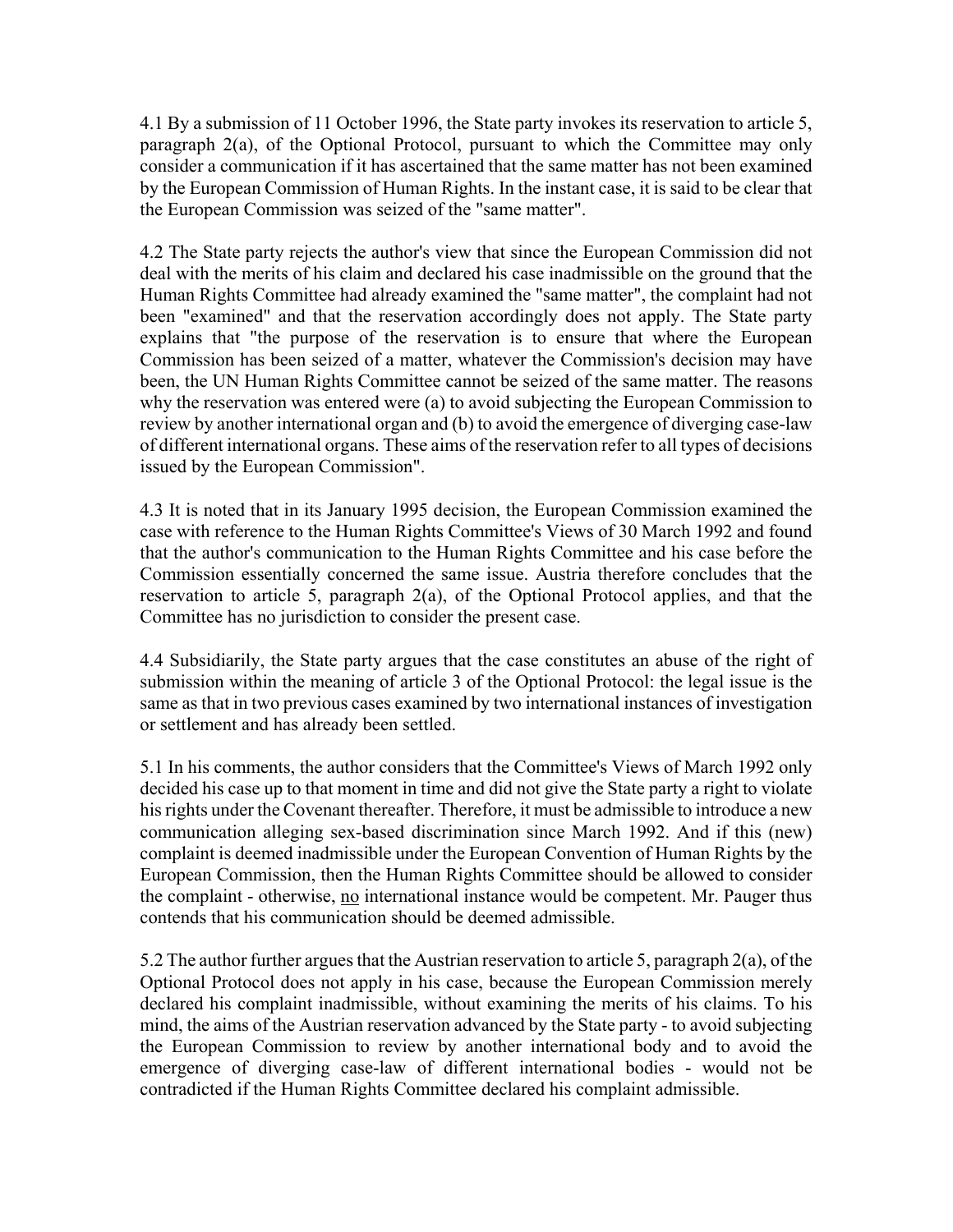5.3 According to the author, the European Commission's ratio decidendi of 9 January 1995 has no relevance to his case before the Committee. He further disagrees with the Commission's opinion that the present communication concerns the "same matter" as that already examined by the Committee in the Views of March 1992, given that the present communication is based on facts which occurred since that date.

5.4 The author refutes the contention that his complaint is an abuse of the right of submission. Rather, he argues, it is the State party which has abused its authority, since it took no measures to remedy the violation of article 26 found by the Committee. On the contrary, some Government officials publicly disavowed the Committee's Views, which makes it necessary, in the author's opinion, to examine the matter once again.

## The Committee's admissibility decision

6.1 At its 60th session, the Committee considered the admissibility of the communication.

6.2 The Committee noted the author's argument that a further complaint to the Constitutional Court of Austria would be futile in his situation, as the Constitutional Court had already adjudicated on basically the same issue in its judgment of 3 October 1989. The State party had not challenged the author's argument in this respect. The Committee concluded that the requirements of article 5, paragraph 2(b), of the Optional Protocol had been met.

6.3 With respect to the author's claim under article 26, the Committee noted that the author's complaint submitted to the European Commission on Human Rights was based on the same events and facts as the complaint he now submitted under the Optional Protocol. It recalled that in respect of article 5, paragraph 2(a), of the Optional Protocol, Austria entered the following reservation upon ratification: "The Republic of Austria ratifies the Optional Protocol ... on the understanding that, further to the provisions of article 5(2) of the Protocol, the Committee ... shall not consider any communication from an individual unless it has ascertained that the same matter has not been examined by the European Commission of Human Rights established by the European Convention for the Protection of Human Rights and Fundamental Freedoms".

6.4 In the instant case, the Committee was seized of the "same matter" as the European Commission had been. As to whether the European Commission had "examined" the matter, the Committee began by noting that the Commission declared the author's complaint inadmissible on the basis of article 27, paragraph 1(b), of the European Convention, because it considered in turn to be seized of the "same matter" as had been before the Human Rights Committee in the author's first complaint to the Committee (communication No. 415/1990). The Committee observed that the European Commission had declared the author's application inadmissible on procedural grounds, without examining in any way the merits of the author's claim. In so doing, it had acknowledged that there were some differences in the author's first application to the Human Rights Committee and his subsequent application to the European Commission, but that the two cases concerned "essentially the same issue". On this basis, the Committee considered that the European Commission did not "examine" the author's complaint, since it declared it inadmissible on procedural grounds, which related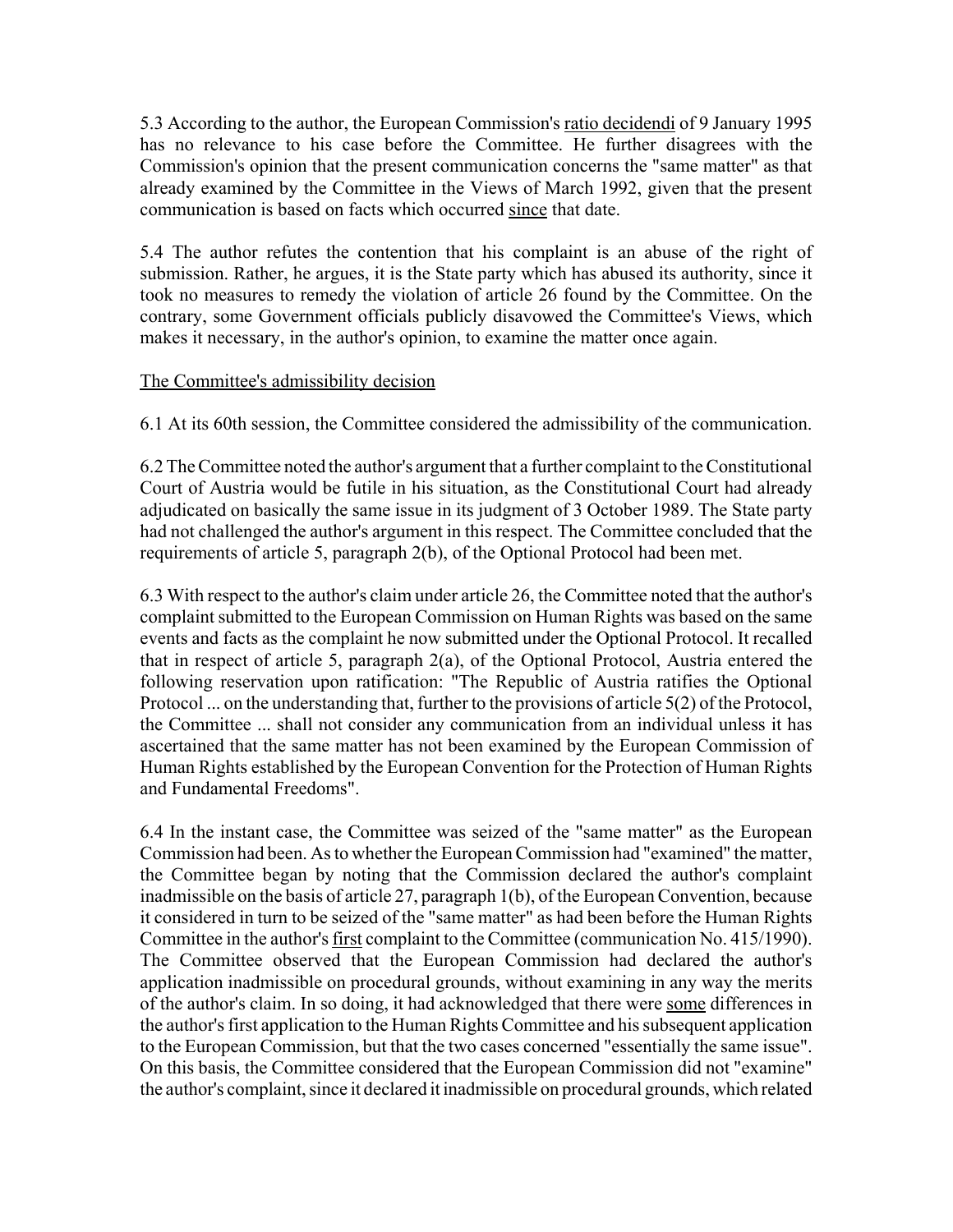to the earlier examination of the same issue by the Human Rights Committee.

6.5 In the light of the above considerations, the Committee was of the opinion that it was not precluded by the Austrian reservation to article 5, paragraph 2(a), of the Optional Protocol, from considering the present communication.

7. On 9 July 1997, the Human Rights Committee therefore decided that the communication was admissible in so far as it appeared to raise issues under article 26 of the Covenant.

## State party's submission on the merits and the author's comments

8. By submission of 19 February 1998, the State party submits that the legal rules originally relevant to the author's case were transitional provisions which have ceased to be operative, so that by now the equal status of widows and widowers in the provisions of Austrian pension law applicable to the author's case is fully established.

9. In his comments, the author states that the State party's submission has no relevance to his complaint. Furthermore, he challenges the State party's submission as factually incorrect, since equal treatment only exists for those pensions that have their origin in a date after 1 January 1995. For pensions originating before, unequal treatment continues according to the author, since the Constitutional Court has allowed a more beneficiary pension for women on the basis of legitimate expectation.

# Examination of the merits

10.1 The Human Rights Committee has considered the present communication in the light of all the information made available to it by the parties, as provided in article 5, paragraph 1, of the Optional Protocol.

10.2 The question before the Committee is whether the basis of calculation of the lump-sum payment which the author received under the Pension Act is discriminatory. The lump-sum payment, consisting of 70 monthly instalments, was calculated partly, i.e. until 31 December 1994, on the basis of the reduced pension. The Committee upholds its views concerning communication No. 415/1990, that these reduced pension benefits for widowers are discriminatory on the ground of sex. Consequently, the reduced lump-sum payment received by the author is likewise in violation of article 26 of the Covenant, since the author was denied a full payment on equal footing with widows.

11. The Human Rights Committee, acting under article 5, paragraph 4, of the Optional Protocol to the International Covenant on Civil and Political rights, is of the view that the facts before it disclose a violation of article 26 of the Covenant.

12. Under article 2, paragraph 3(a), of the Covenant, the State party is under the obligation to provide Mr. Pauger with an effective remedy, and in particular to provide him with a lump-sum payment calculated on the basis of full pension benefits, without discrimination. The State party is under an obligation to take measures to prevent similar violations.